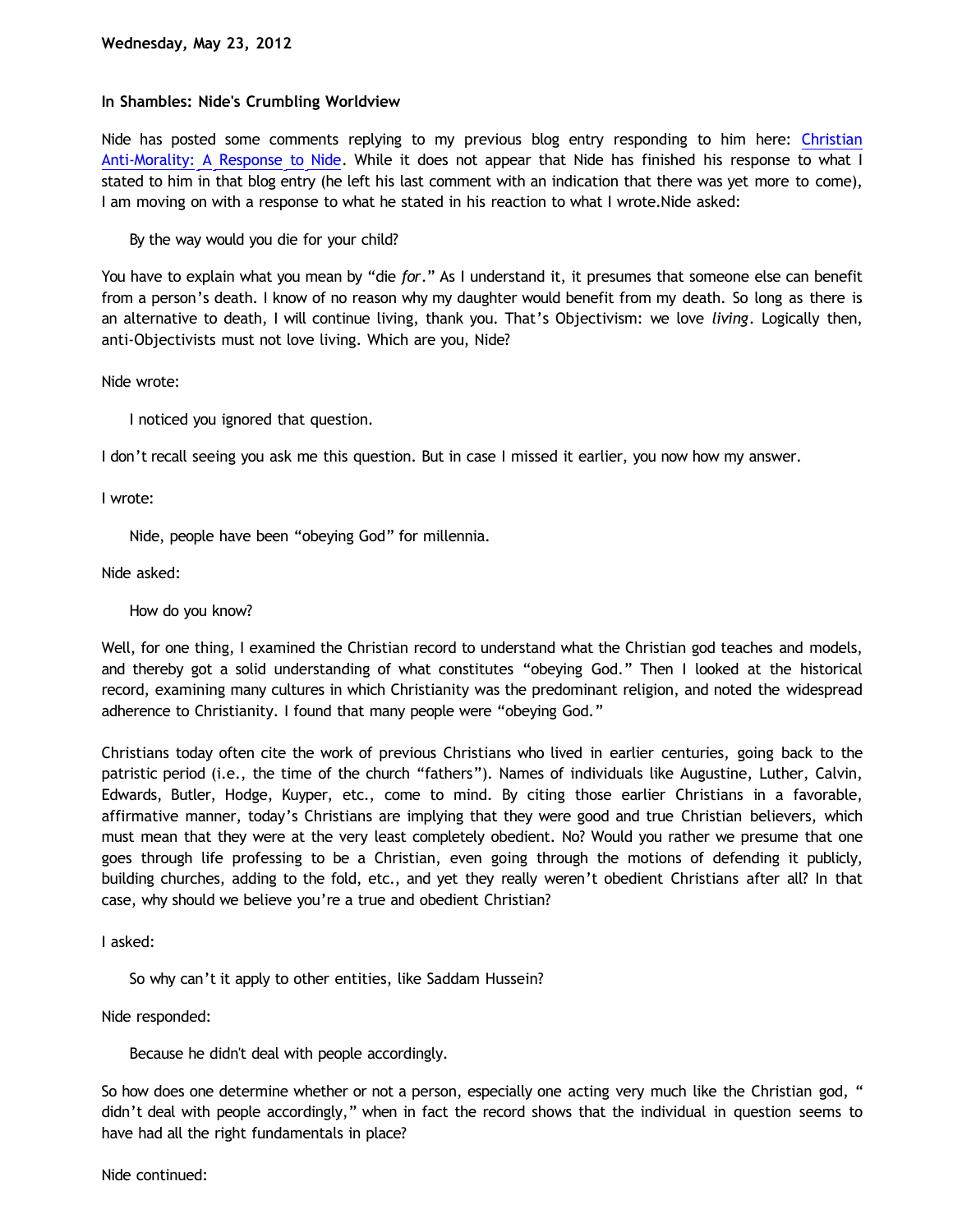He was a demon.

So, Saddam Hussein was not really a human, but a supernatural being, perhaps even an immaterial being? How does a Christian make this kind of determination? Aren't you relying on your own judgment here? I thought that was verboten. Isn't your god the only one who's supposed to pass judgment on men?

### I asked:

If you really think I'm deluded, Nide, why do you continue to come over to my blog? You only succeed in making a bigger fool of yourself each time you do post here. You know that, don't you?

### Nide answered:

Because it's part of the program.

In other words, you do it out of obedience, not out of choice. You do it because you're told to do it, not because your heart is really in it. Indeed, that's what does appear to be the case. Perhaps you continue to come here because you recognize that my arguments are indeed quite damaging to the presuppositionalist enterprise, and figure that someone's got to come challenge me. Since no one else is doing that, you feel like you need to step up to the plate, even though you never get to first base. Why don't you think other apologists more skilled than you are challenging me? I don't monitor comments, and I invite all comers. It can't be that my work constitutes no threat, because otherwise you'd not be hanging around here all the time. Or, is it because you get attention here? Nide continued:Another cup of coffee until you repent. Gee, that's motivation never to repent! If I repent, you'll abandon me, just as the Christian god abandoned its own son when its life was being taken out by the trash. By the way, when do I get to enjoy one of these legendary cups of coffee that presuppositionalists continually promise to non-believers, but never seem to deliver? No Christian has ever bought me a cup of coffee.

And when are you going to pay Robert Bumbalough the five hundred bucks you owe him?

I wrote:

The Christian god is portrayed as expecting its worshippers to be ready to kill on command, abandoning its own child when its life is threatened, and sacrificing treasure for the sake of trash.

Nide asked:

How is that you are not delusional?

Again, Nide cannot deal with the topic of the discussion, so uses it as an opportunity to attack me personally. If I were delusional, I'd probably be a life-long Christian, for as a worldview suited towards enabling a person to sustain an entire system of pretenses, Christianity is the most developed. But to answer your question, a person who is delusional will not explicitly hold to the primacy of existence metaphysics, as I consciously do in all my waking life. So that's how I'm not delusional.

### Nide also wrote:

Your emotions are irrelevant.

Indeed, I've never stated or implied that they were. This is not about *me*, Nide. It's about the evils of the Christian worldview. Are you disputing what I stated above about the Christian worldview? Examine them again: The Christian god is portrayed as:

- expecting its worshippers to be ready to kill on command (cf. Gen. 22);

- abandoning its own child when its life is threatened (the gospel story of Jesus' crucifixion); and

- sacrificing treasure for the sake of trash (giving up Jesus – the ideal man – for the sake of a world of sinners – i.e., nonideal people)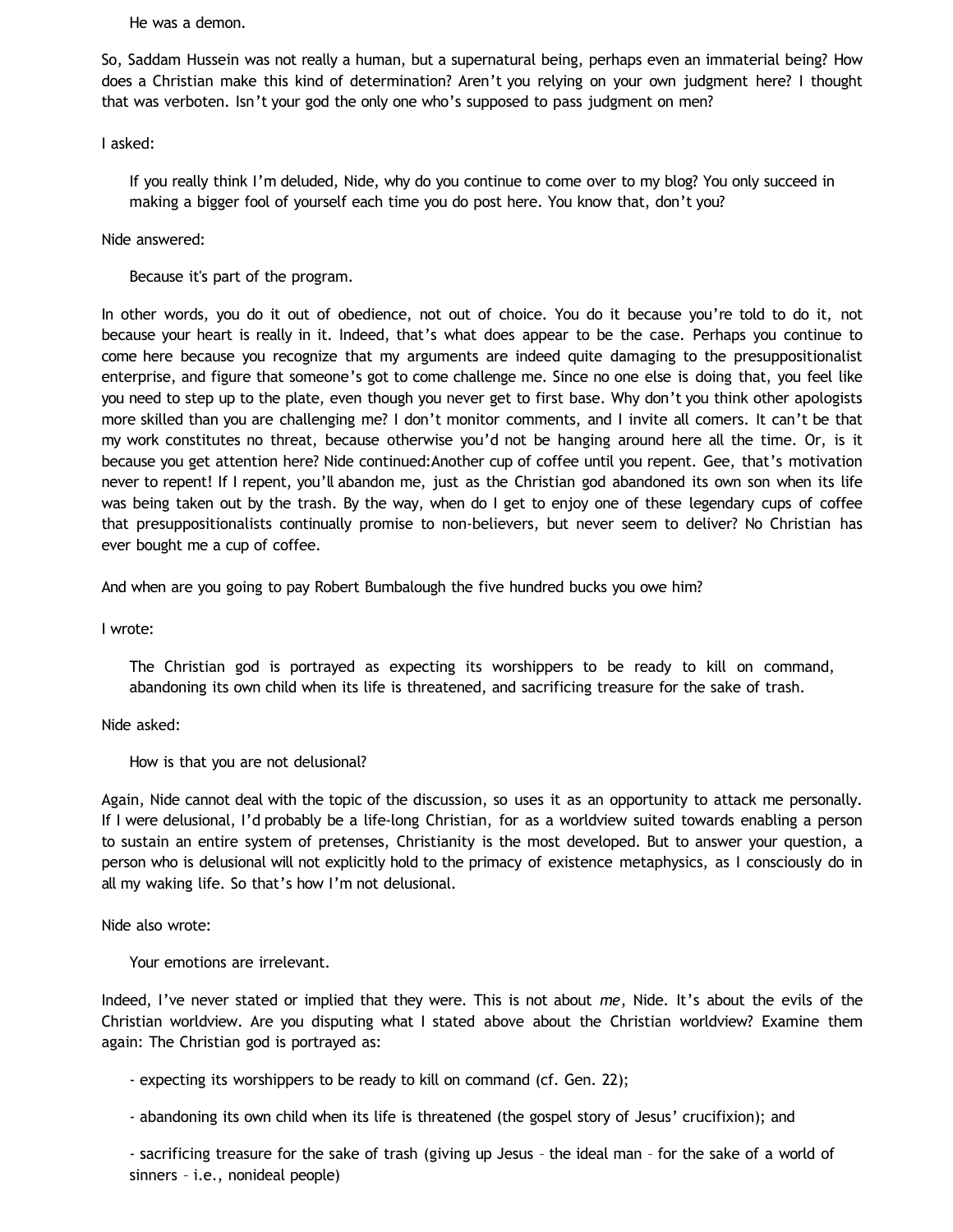These are Christianity's own teachings here. What is it about your own worldview that disturbs you so much?

I asked:

Can you explain what you mean by "individual" in that case?

Nide answered:

Thinking God's thoughts after him.

The concept 'individual' refers to an entity, an indivisible one at that. I asked what you mean by one, and you cite an activity – one riddled with insuperable epistemological problems (as I will show below). It seems again you're simply trying to hijack a perfectly legitimate non-Christian concept and trying to re-inform it with Christian notions which simply don't suit it. It doesn't work. You can't even get the categories right. It all gives the impression that you're making this all up as you go, trying to see how slippery you can be in the process.

I asked:

And what is the alternative to being an individual? If man is not an individual, what is he?

Nide responded:

A slave.

Of course, none of what Nide is giving us here is in fact biblical, so it seems that he himself has failed to " think God's thoughts after Him" in coming up with his responses. But let's examine this a bit.

A slave is someone who is not allowed to pursue his own line of thinking, but must act and behave in certain manners, as dictated by someone else's will, regardless of what he wants for his life. He has no right to exist for his own sake, and acts under a compulsion to follow someone else's will for his life. A slave, then, seems more appropriate to the "thinking God's thoughts after him" notion than the notion of an individual who seeks his own ends, who thinks his own thoughts, and relies on his own judgments.

Tell us, Nide, do you think your god's thoughts after it? What does that mean? How can we know that you really do this? Do we have no alternative but to take your mere word for this? Or is there some way you can demonstrate this? If your ability to interact and spar in a debate about worldviews is at all indicative of the thinking that you think after your god, I'd say either its source (your god) or its interpreter (you) or both, are a malfunctioning lot.

I wrote:

Then you can go on to explain how human beings are not individuals (if that's what you think), how they were not originally created according to your worldview as individuals (which your above reply indicates – i.e., if they weren't created as individuals, what were they created as?), and how something that is not already an individual can choose to become one.

Nide responded:

See above. They were created as individuals but chose to be slaves.

Now you're directly contradicting several statements you made in some comments you left in [this blog.](http://bahnsenburner.blogspot.com/2012/05/answering-dustin-segers_19.html) Here, in your comment above, you say that human beings "were created as individuals." But earlier you denied precisely this idea. Check out the record:

Nide (May 20, 2012 8:59 PM): "Sinners don't want to live after him. Fine he let's them be individuals which leads to destruction."

Me (May 20, 2012 10:39 PM): "Well, first of all, if each individual was created by your god, your god created them as individuals. So it's not really a matter of 'letting' them be individuals; he created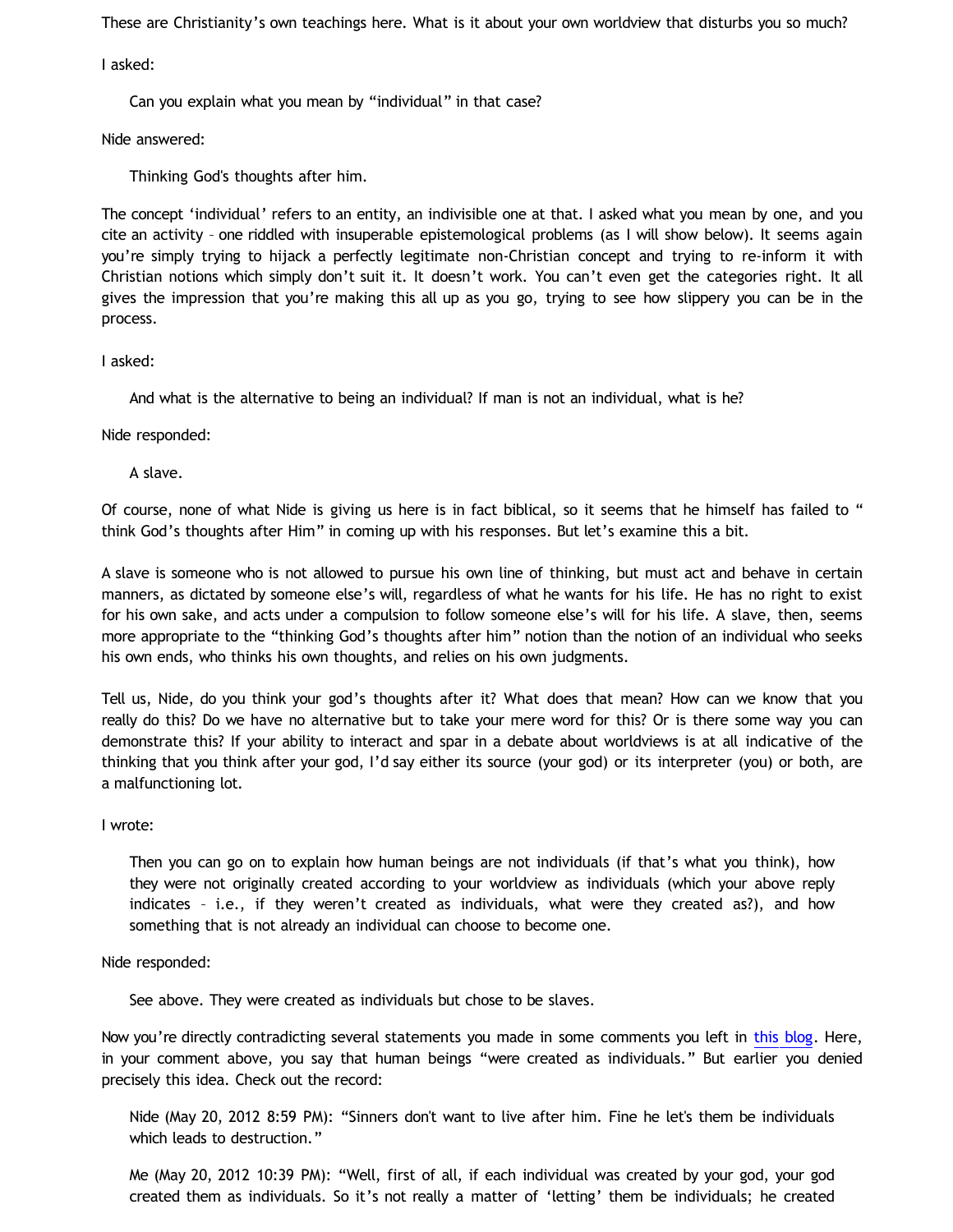them that way according to Christian myth."

Nide (May 21, 2012 1:16 PM): "No, he didn't. They chose otherwise."

Here is what you had affirmed in these comments:

- i) Human beings were not created as individuals;
- ii) Human beings chose to become individuals, presumably against divine wishing;
- iii) The Christian god "let" them become individuals;
- iv) Being an individual "leads to destruction"

Now you're denying i) which means ii) and iii) do not obtain, while you still have yet to recant iv).

You're all over the place, man, simply contradicting yourself almost with every breath. Of course pointing this out will likely do nothing, since it's not the content that concerns you (you're happy to accept contradictions), it's the *source* from which the content you accept indiscriminately comes. It needs to come from some authoritarian source, and that's not going to be an atheist. So anything an atheist says, well ballyhoo, it must be bunk. Deny and affirm the contrary, no matter what the atheist says.

I asked:

How can we know that Mao did not love his neighbor?

Nide stated:

Go read up on some history.

I have. Now, please explain the epistemology of your conclusion about Mao: How do you know that Mao did not love his neighbor? Again, keep in mind what Christianity means by 'love': to be consistent with what Christianity teaches *and models* (it teaches a lot more than merely "love God and your neighbor"), "love" as Christianity informs it must include:

- (a) the desire that a person be willing to kill upon command (cf. Abraham and Isaac)
- (b) the willingness to abandon one's own child when its life is being threatened

(c) the crass indifference to man's values exemplified in its "election" policies, natural disasters, foreordination of evil, etc.

(d) the validity of the notion that there can be such a thing as "a morally sufficient reason" for foreordaining (i.e., building into one's "plan") suffering and evil

Given these fundamentals which are in fact entirely bible-based, it's not clear how anyone can say that Mao did not "love" his neighbor *as Christianity informs the notion 'love'* through what it teaches and models.

Moreover, by saying "go read up on some history," it seems that you are, according to presuppositionalism, promoting sin, since if I go "read up on some history," you're making full allowance for and encouraging me to indulge in what presuppositionalism calls "autonomous reasoning," which presuppositionalism treats as the very root of sin.

So again, Nide, it's clear that you're not giving any of this very careful thought. But that's in keeping with the essentials of the Christian devotional program: the believer must sacrifice his mind and simply go along with the party line, regardless of the absurdities he ends up embracing and regurgitating. You're definitely not unique in this.

I asked:

Which neighbor was he supposed to love, and how do we know that he didn't love that neighbor?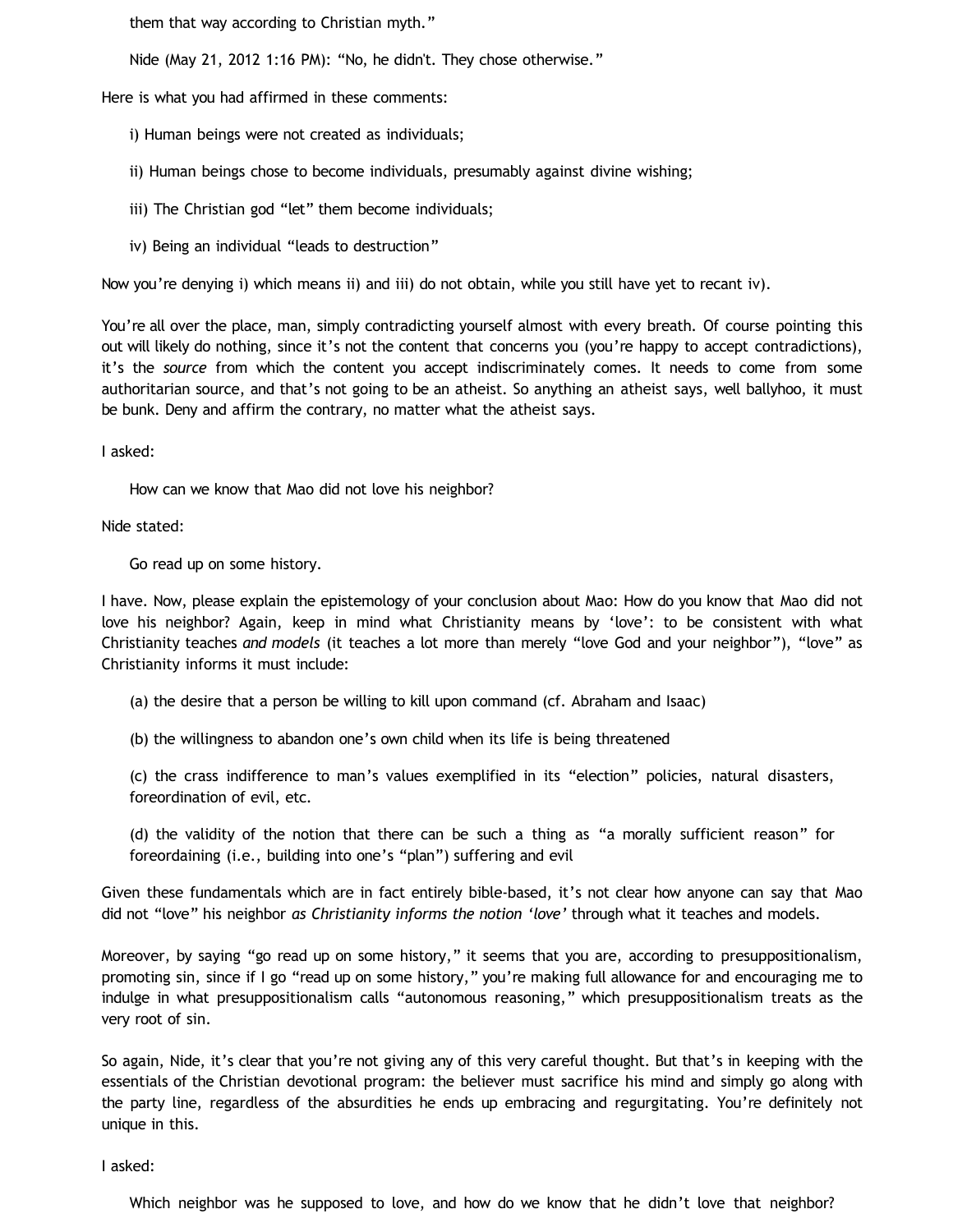Maybe Mao did what he did \*because\* he loved his neighbor.

Nide replied:

His fellow man.

Again, how do we know that Mao was not exhibiting love *as Christianity informs it* (see above) for his "fellow man"? You have not answered this, Nide. What's the problem?

Nide answers:

See above.

Yes, see above.

Nide went on:

No, Mao hated God and his neighbor.

According to Christianity, what is the functional difference between "love" and "hate" *as Christianity informs these notions*? I've already presented some fundamental reasons why we cannot simply brush Mao and his actions aside as disobedience to the command that we "love God and [our] neighbor." And you haven't come close to dealing with these points. It seems, in fact, that you're either unwilling or simply unable to integrate any of this and give the matter some serious thought. I present arguments and inform my premises with as much clarity and support as I can, given my time constraints, and you consistently come back with vacuity and bluster in the form of trite slogans and superficial bromides, none of which address the issues that come up for discussion or show that you are prepared to take any of these issues seriously.

In fact, Nide, your responses are so off-mark and insufficient to the issues discussed that it almost seems like you compose your responses by randomly pulling one of the four books you have on your bookshelf, opening to just any page, closing your eyes and bringing your finger down to some point on the page, and using whatever you see there as your response. It's almost that bad.

I wrote:

I have to warn you, Nide, that I will keep your worldview's premises in mind when trying to interpret what you say. I John 4:8 says that 'God is love' and throughout the bible this 'loving God' is characterized as perversely indifferent to human values.

Nide reacted:

He is also Just.

If this is to have any relevance to the point I'm making, it would need to qualify the claim that "God is love" in some way. But the result will be that the Christian god's "justice" either conflicts with the belief that "God is love," or it is wholly consistent with it. In the case of the former, there would be yet another inconsistency within the Christian worldview; in the case of the latter, what you say here, Nide, will only confirm what I stated above. So it's unclear what you hoped to gain by saying this. Again, it suggests only that you are not prepared to give these matters any careful thought. You're just reacting, hoping that something sticks, and probably more concerned with settling your own psychological issues than resolving any philosophical difficulties. Indeed, you don't come close on the latter, and your continued participation in these discussions and reliance on the same mode of operation indicate that you're not having any success in the former as well. Nide then wrote:

No God cares about human values.

Right – no god cares about human values. Man is on his own. He cannot count on a god to help him, to look out for him, to protect him, to provide for him, to ensure his welfare. Finally a Christian admits this! Nide wrote: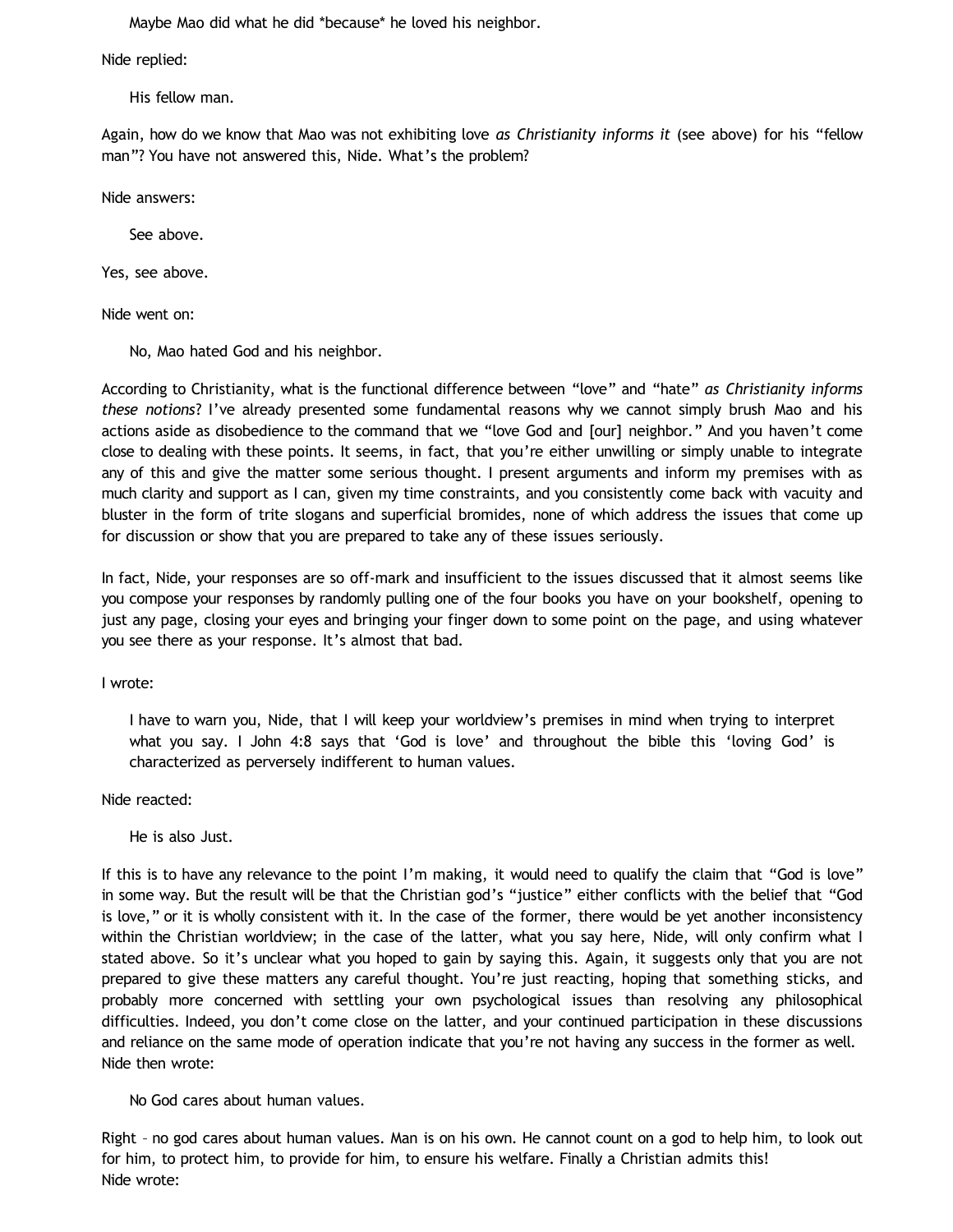#### It's humans that don't.

Which "humans" do you have in mind? If I'm acting to secure and preserve my own values, how am I not caring for my values? I know many, many, many human beings who do essentially the same thing – they act in their self-interest, in the interest of *their own* values. So they definitely care for "human values." The empirical evidence directly conflicts with your statement. How about you, Nide? Are you human? When you say that "humans don't care about human values," are you including yourself? Or do you automatically exclude yourself from this generality, perhaps because (again) you're confusing yourself with the god you worship? What a piece of work!

Nide continued:

See the 10 commandments.

Again, you must not be paying attention to anything that has been presented. The 10 commandments says nothing about values. It's just a list of "thou shalts" and "thou shalt nots." This has nothing to do with values. If you think that the 10 commandments speak of values, please quote one and show me where it speaks of values.

Nide asserted:

You don't have a 'wordlview'. You live in God's world.

But earlier you said you had detected "many" internal inconsistencies within my worldview. Now you say that I "don't have a 'worldview'." Can you be consistent about anything?

I wrote:

I thought Mao was a mere mortal human being. Indeed, it seems that Mao was "living after God's character."

Nide responded:

He was. However, he was under satanic influence.

So following the model set forth by the Christian god amounts to being "under satanic influence"? Your worldview waxes more and more absurd with every application.

Nide then wrote:

So, No he was living after Satan's Character.

When "God" (a) desires that a person be willing to kill upon command (cf. Abraham and Isaac); (b) is willing to abandon its own child when it is threatened; (c) exhibits complete indifference to man's values; and (d) supposedly has "a morally sufficient reason" for building evil into its "plan" for human history, what exactly is the difference between "God" and "Satan"? You see, Nide, you really are not prepared to deal with the problem of evil. It keeps coming back to bite you in the arse.

Nide "explained":

No, we reject your individualism which is really subjectivism.

This only tells us that you have no rational understanding of either individualism or subjectivism. If you believe that the world was created by an act of consciousness, that a conscious being "controls whatsoever comes to pass" (Van Til), that your god does whatever it pleases (cf. Ps. 115:3), that revelation is a real means of supernatural communication to humans, that prayer is a real means of communication with the supernatural, that faith is a legitimate means of acquiring knowledge of truth, that miracles are real, etc., etc., then on what basis could you object to any position which is ultimately subjective in nature? Your whole worldview is premised on the underlying belief that the \*subject\* of consciousness holds metaphysical primacy over its \*objects\*. That's called SUBJECTIVISM, Nide. Your worldview is CHOKING in subjectivism. And here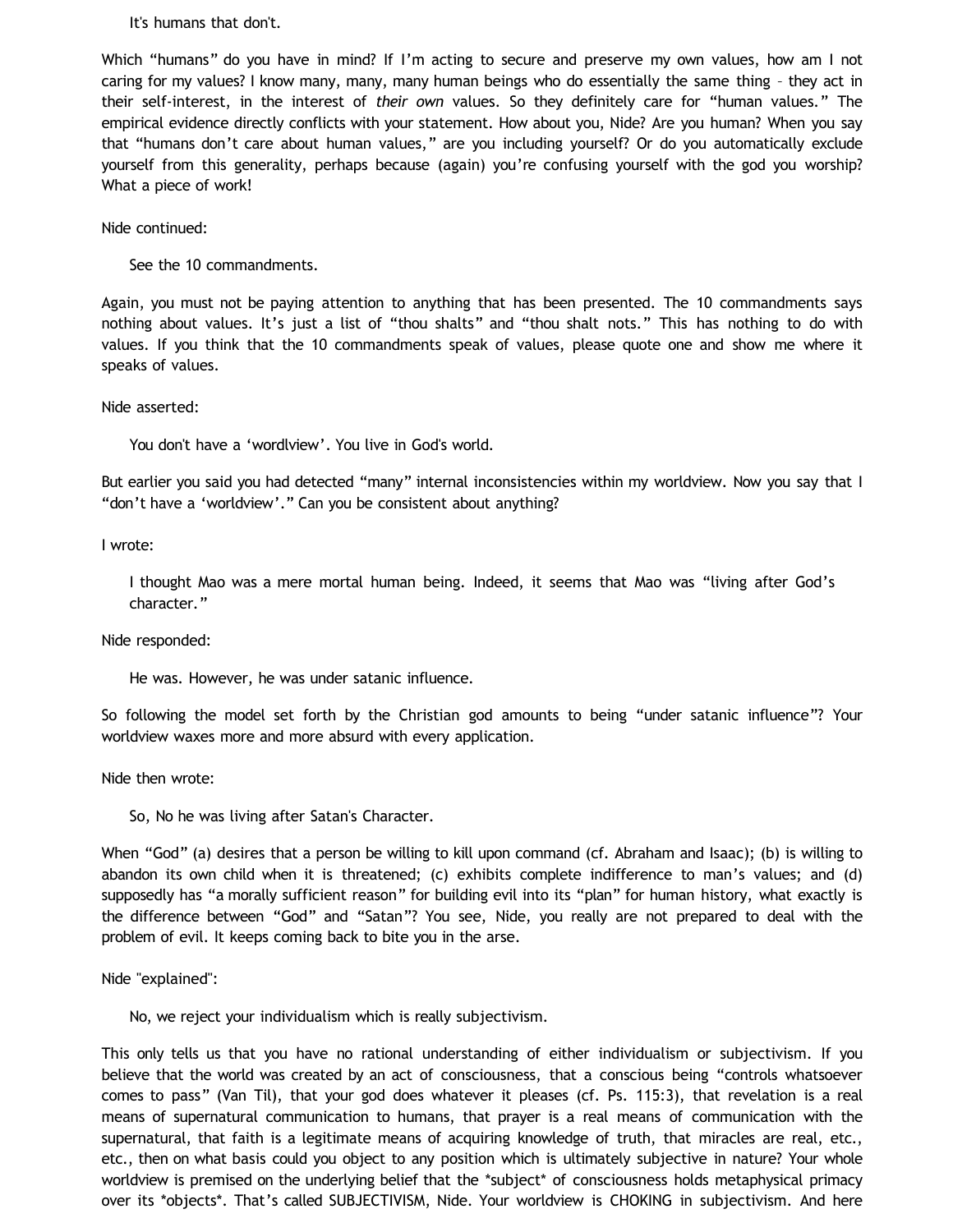you say that the doctrine of individualism "is really subjectivism"? You are one extremely confused individual, Nide. Either that, or you just really enjoying making a fool of yourself for some bizarre, masochistic reason.

Nide asked:

Will not the judge of the earth do what is right?

The answer to such a question would depend on several points:

1) whether or not there is such a thing as a "judge of the earth" – we can certainly \*imagine\* one, but producing empirically valid evidence is going to be an insurmountable problem for this;

2) suppose one sets himself up as "judge of the earth." In that case, he or she might find the following useful:

a) something specific to judge (if it is "the earth," and this judge also "created" it – any condemnation of "the earth" would mean that it created something it later condemned. That's quite a problem!

b) a set of objective criteria by which it would collect evidence to inform its judgments and on which it would formulate its judgments (Christianity does not provide this – as we saw above, the Christian worldview is riddled with subjectivism).

c) clear and objectively formed definitions of important terms (e.g., "right," "justice," etc.), to which the judge would need to adhere consistently in order to formulate sound judgments (Christianity does not provide for any of this).

So again, Nide, you throw random questions into the discussion which, when considered, only confirm the unsuitability of Christianity as a worldview.

Nide wrote:

Mao was not a judge nor God.

How do you know this? How could we know that Mao was not another incarnation of the Christian god, coming back to earth "in glory" and establishing his "kingdom" on earth? That this "kingdom" does not resemble what you have imagined what it should look like, is not an objective basis upon which to dismiss such a possibility.

Nide wrote:

Was God wrong for making Adam the king of the earth?

From my perspective, the beliefs that there is a god and that Adam was the first man are irrational: there is no objective basis for either belief. Also, since I reject the very concept of monarchy on the grounds of its anti-moral implications for man, the very notion of a "king of the earth" is also irrational – it is not compatible with the application of reason to the realm of man's values.

But we can use rational moral principles to evaluate chosen action, even in the context of fictional characters (like the god of the bible). Chosen action is action that is subject to moral evaluation (regardless of who does the choosing), and since the Christian god is portrayed as *choosing* to create Adam and making him whatever he ended up being, then the Christian god's actions are indeed subject to moral evaluation.

Now, the Christian god is said to be a *perfect* creator. And yet Adam was not created perfect (as I have argued [here\)](http://bahnsenburner.blogspot.com/2009/03/was-adam-created-perfect.html). Also, the Christian god is said to be both omniscient and infallible, so given these claims it must have known that it was creating imperfection. Indeed, it must have known that it was creating something that would turn out to be a huge mess – a mess which it still has not cleaned up (since there is much evil in the world). It tried to correct this with Noah's flood, but that did not do the trick. Evil still continued. It then sent its own begotten son, and abandoned it with evildoers got a hold of him. So that only created more evil, and did nothing to eradicate evil – evil still goes on.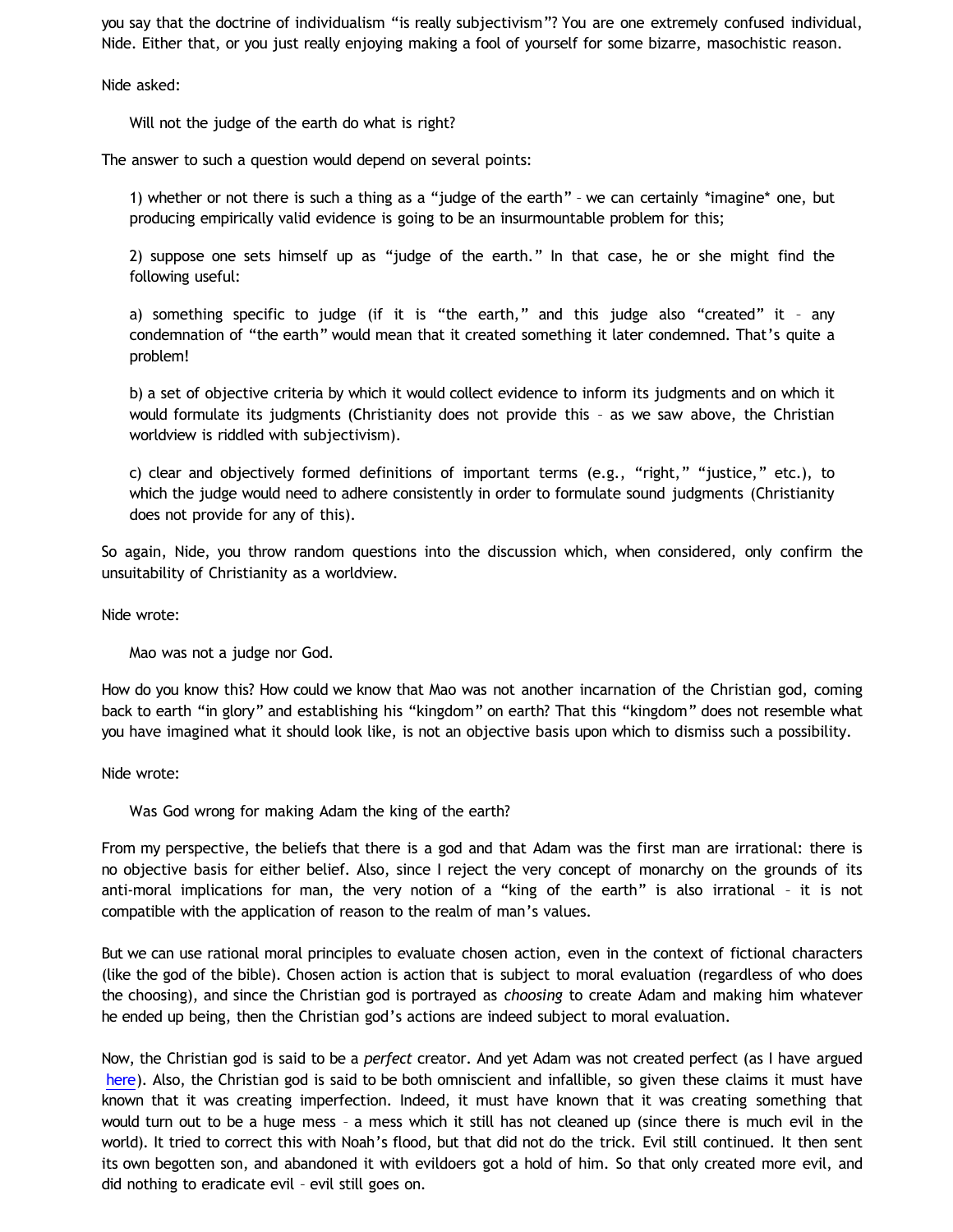So, going by the details of the story, the conclusion that the Christian god is the source of evil, is inescapable. Thus the evaluation that the Christian god would be evil if it actually existed, is compelled by the relevant factors considered above.

Nide wrote:

remember satan tried to set himself up as God and ended up in hell.

This is just more of the same tired, outworn king-of-the-hill ethics. It's like Saddam Hussein sending his rivals to the torture chamber. There's no essential difference here.

I wrote:

Since you're essentially agreeing with me, you need to revise this statement to say, 'Yes, to destroy what you call values.' You're not contradicting anything I've said here. In fact, you're confirming it all. It would be amazing if you didn't see this.

# Nide reacted:

I don't. Your values are not values at all.

Which is why you would have no qualms with destroying what I value. This is part of the fallout of the collectivist mindset: an individual does not have a right to his values, whatever they might be. Party Chairman Mao had the very same outlook as you do: all those people out there – their values are not values at all. So there's no reason *not* to destroy them. The people are all part of a collective, and they have one neck by which they can be led around or even beheaded, if the Party Chairman so chooses (just like biblegod). The Party Chairman can choose to mete out justice (and send any or all of them to their deaths), or treat them with mercy (and spare their miserable, worthless lives). The people have no right to their own selves, to their own lives, to their own values; they belong to the Party Chairman, and his to dispose of as he pleases (just like Psalm 115:3). This is precisely the orientation which the bible gives to its god in relation to man's values: complete indifference. Destroy at will is its ultimate policy.

I asked:

So you think it is moral to sacrifice treasure for trash?

Nide answered:

No, i think it's merciful.

So, "No," it's *not* moral, BUT, "it's merciful." This can only mean that mercy and morality are opposites. Wow, Nide, you ARE the gift that keeps on giving. Your willingness to just step in it really does make my task easier!

I wrote:

My morality teaches that treasure should NOT be sacrificed for trash, that no one should die for another person's benefit.

Nide asked:

Where's the mercy?

If mercy and morality are opposites, as your above statement clearly indicates, then mercy is immoral. There is no compromise between the moral and the immoral. Mercy is essentially unearned forgiveness, and as such it is defiance against justice. It is certainly no virtue.

For the Christian god, its "mercy" is simply its willingness to deny justice and reward evil. There is nothing *pro-value* about this, since it explicitly rewards that which destroys values. Just as Jesus says on the cross: " Father, forgive them; for they know not what they do" (Lk. 23:34). This can only mean that ignorance of the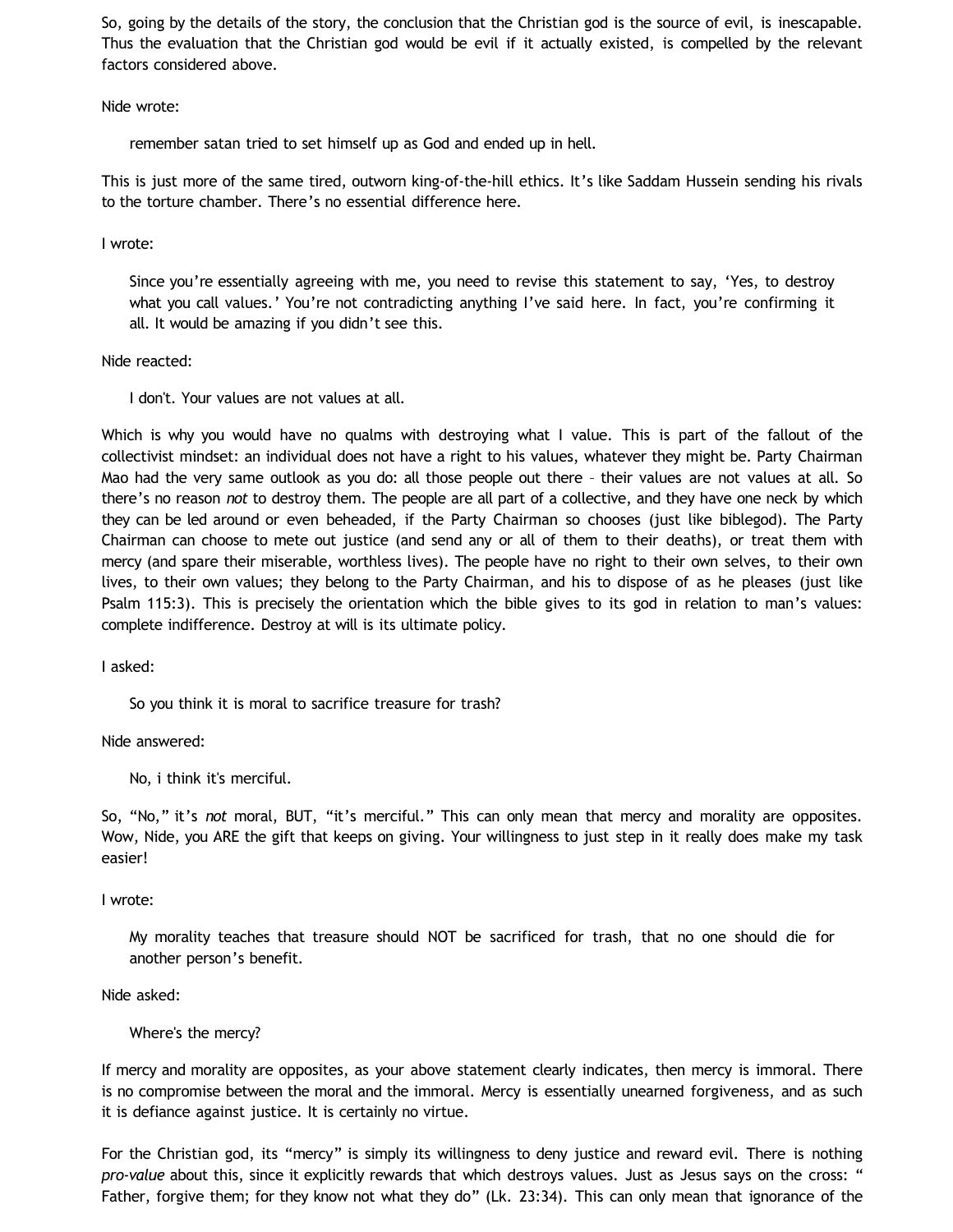law buys you an excuse. So why learn what the law says?

Consider a scenario when one is negligent in the manner in which he drives a forklift, say, and ends up killing a toddler. Well, he didn't know what he was doing, so he is to be forgiven. Besides, human life is but a vapor, as James 4:14 says: "You are *just* a vapor that appears for a little while and then vanishes away." So what's the big deal? The Lord giveth, the Lord taketh away. God is in control of everything, so a policy of complete resignation from life and its attendant indifference to values is the only logical path for the consistently-minded Christian.

I wrote:

In response to what I've been saying, you come across as so double-minded as to be borderline insane: on the one hand you express agreement with my position that 'treasure should not die for trash'. But then when I explain how this is what my morality teaches – that values should not be sacrificed for non-values – you say it's "no morality at all." You come across as extremely confused on the most fundamental of matters.

Nide responded:

To be moral is also to be merciful.

Now you're contradicting yourself again. You probably don't even realize it. Let's review: When I asked you if "you think it is moral to sacrifice treasure for trash," you replied:

Nide:

<< "No, i think it's merciful." >>

So above you admitted that sacrificing treasure for trash is NOT moral, and stated that "it's merciful." So again, by your own words, you admit that morality and mercy are opposites.

Now you say "To be moral is also to be merciful."

So now you're saying that it IS moral to sacrifice treasure for trash. Here's what you should do then, Nide: take everything that is valuable to you (this would include your computer, your clothing, your nice leather shoes, your supply of food, even your skills [if you have any], a car if you have one, etc.) and take yourself out to the nearest city dump, throw all your treasure (your values) away into the dump, and pick up some trash from the dump and bring it back home to live with. Oh, and don't forget to dump your house at the city dump too. So, now where are you going to live?

The point is: if you only *preach* your worldview, while simultaneously refusing to *live by* it, you make yourself into a hypocrite. If you cannot integrate the components of your worldview into a non-contradictory whole (as is clear you cannot), then your worldview is an incoherent hash of disparate teachings. If you have to dispatch your honesty in order to maintain your worldview, then you are at enmity with reality. If your worldview is premised on supernaturalism, faith and self-sacrifice, then it is subjective and your choice to defend it is irrational.

Nide asked:

Is mercy good?

Not if it rewards evil and injustice. Not in my book, anyway. But it's good in your book, *because* it rewards evil and injustice.

I wrote:

The bible commands men to sacrifice their values (cf. Mt. 19:21, Rom. 12:1, et al.), requires them to be willing to kill on command (cf. the story of Abraham and Isaac), portrays its god as totally indifferent to human values (indiscriminately wiping them out with global floods, earthquakes,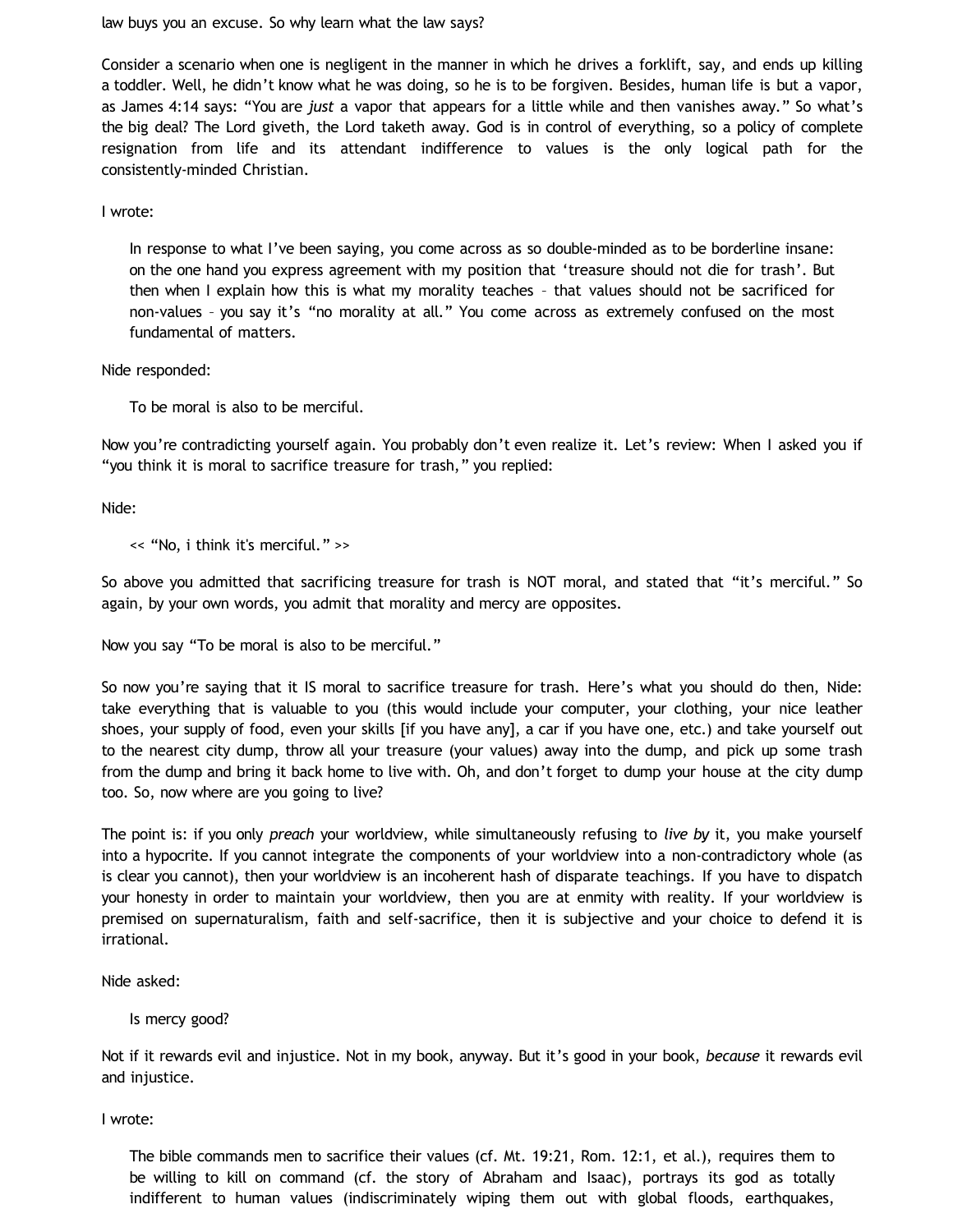famines, hurricanes, typhoons, tsunamis and other disasters) and offers as its formula for redemption a father abandoning its only child when the scum of the earth come to torture and execute it.

Nide answered with a question:

How long does one need to put up with the wicked?

This is a question for you to ask your god, for not only does your god continue to choose to keep "the wicked" in its creation, it also *rewards* them all the time, and has done so, according to Christianity, since the beginning of the world. Remember that your worldview contains the teaching "resist not evil" (Mt. 5:39). Such a worldview would be of no avail for those who found it necessary, for instance, to oppose Hitler. For one thing, on what *Christian* basis could one determine that Hitler was evil? We saw above that the Christian has no philosophically consistent means by which to do this in the case of Mao Tse Tung (unless of course he abandons Christianity). So we should not be surprised if the Christian encounters the same roadblocks in the case of evaluating Hitler.

But suppose the Christian accepts, in spite of what his worldview teaches, that Hitler was indeed evil. Well, then his Christianity gets in the way again, for it commands him to "resist not evil." So if Hitler is evil, the Christian is prohibited from resisting him.

Good thing the allies of WWII did not base their diplomatic policies on the bible, for if they had, we'd all be speaking German now.

I wrote:

So your claim that 'deep down inside [I] really have Christian values' is completely untenable. To say this only indicates that you're really not aware of what Christianity teaches.

Nide responded:

Actually, I am. It teaches to love God and your neighbor.

This only shows that you have an extremely, indeed *stupefyingly* superficial familiarity with what Christianity teaches and models. And yes, modeling is a means of teaching. Teachers use it all the time. So we cannot ignore what the bible models as well as what it teaches. I just reminded you above that the bible also commands you to "resist not evil." These are words which the gospel of Matthew put into Jesus' mouth, and Jesus is hailed by Christians (and even many non-Christians) as the "greatest teacher" who ever lived.

I have pointed out the importance of understanding what the bible teaches in light of what it says about its god and what it models. So while it's true that the bible "teaches to love God and your neighbor," we have to understand what the bible must mean by "love" in order to understand this teaching. The bible teaches that " God is love" (I John 4:8), so any actions which this god does must consistently model what Christianity means by "love." That's pretty basic. Now I've already given a list of points taken from the bible which it attributes to the Christian god, and which therefore must be inherent to what the bible means by "love," by virtue of its god modeling such behaviors. Here's the list again in case you forgot:

(a) the desire that a person be willing to kill upon command (cf. Abraham and Isaac)

(b) the willingness to abandon one's own child when its life is being threatened

(c) the crass indifference to man's values exemplified in its "election" policies, natural disasters, foreordination of evil, etc.

(d) the validity of the notion that there can be such a thing as "a morally sufficient reason" for foreordaining (i.e., building into one's "plan") suffering and evil

So when we look at the bible's teaching that we "love our neighbor," we need to interpret this commandment in light of what the bible means by "love," and that is why I took the actions attributed to the Christian god itself as relevant factors in understanding this, since it explicitly teaches that "God is love" (I John 4:8).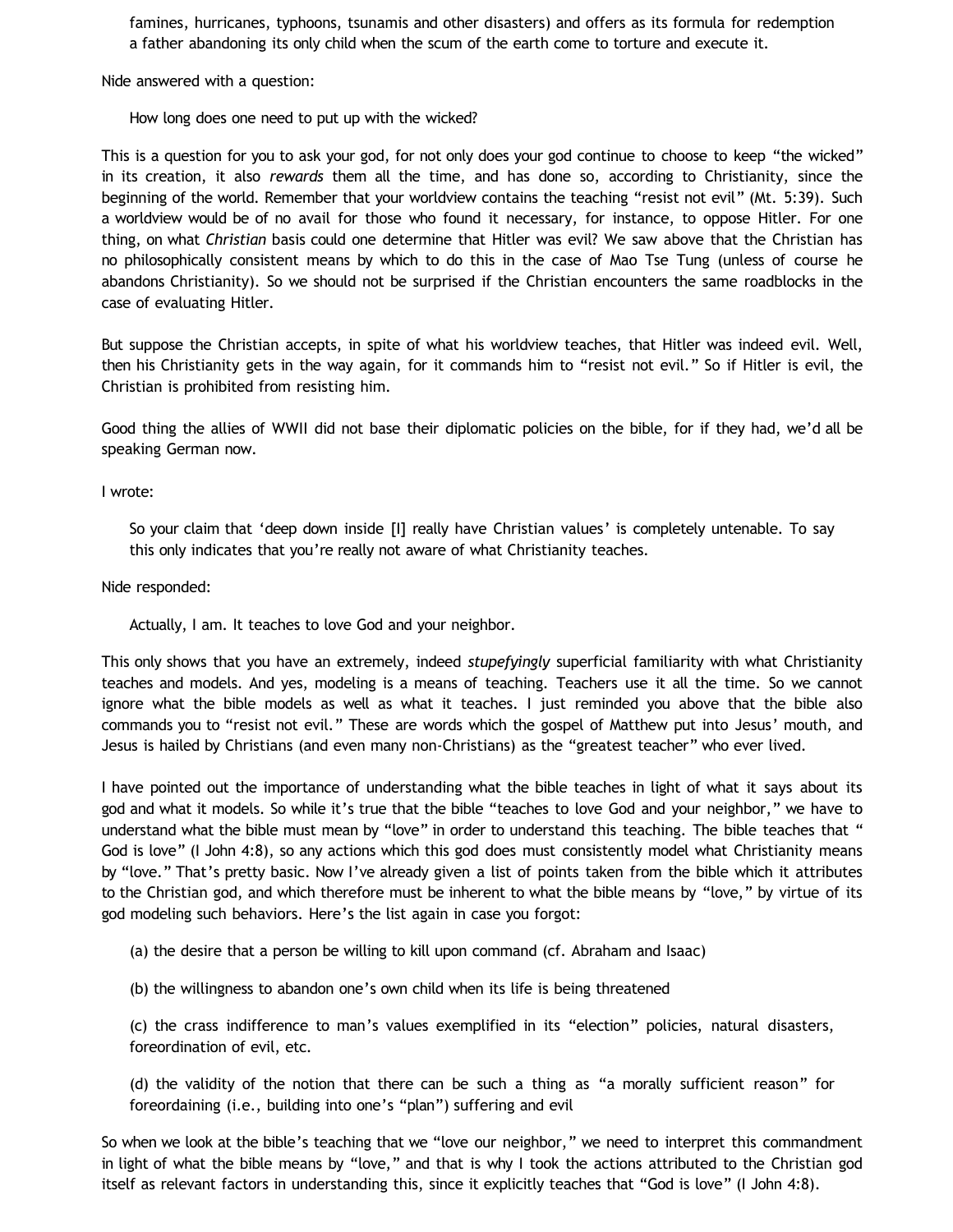Thus, the commandment to "love thy neighbor" means that we should expect our neighbor to be willing to kill on command, we should be willing to abandon our neighbor when his life is being threatened (since the Christian god "loved" its son, right?), we should be indifferent to our neighbor's values (just as Nide has expressed indifference to my values – I'm Nide's neighbor, aren't I?), and we should grant validity to the notion that there is such a thing as "a morally sufficient reason" for building suffering and evil into one's plan.

So, it's true that the bible teaches "love God and thy neighbor," but we need to understand what this means in the context of what the bible itself teaches and models. So there you have it. You can have it if you want it. I don't.

# I wrote:

Actually, I don't know how a believer can distinguish his god from the demons, devils and unclean spirits portrayed in the biblical storybook. On every fundamental they share essentials. The differences are almost non-existent, and not available to human reason. So this is a most perplexing epistemological conundrum which Christianity cannot overcome.

### Nide responded:

Just like you aren't sure if Satan is tricking you.

Here, Nide, whether you realize it or not, your attempt to discredit me backfires. You think you're discrediting me, but you're actually agreeing with the point I make above, namely the fact that you really have no way of distinguishing one supernatural being from another. Once you grant validity to the notion of supernatural beings, you have already surrendered any objectivity by which you can make crucial distinctions, such as the distinction between what is real and what is imaginary, what is fact and what is fantasy, what is real and what is fictional, what is actual and what is mere wishing. The lack of any reliable means of making fundamental distinctions like this, can only mean that you lack any reliable means of distinguishing between different supernatural agents, all of which you merely imagine anyway. Now to the extent that you say you *can* distinguish between various supernatural agents, you are admitting that they really are merely imaginary, for any distinctive features which they may have are something that you choose to put into place when you imagine them (for imagination is an application of volitional consciousness).

Meanwhile, I know that there's no "Satan" tricking me because I know that the primacy of existence is true. It absolutely rules out all supernaturalism. So the problem is yours, even though you want to say it's mine as well as yours.

### I wrote:

You need to try something else, for this is a philosophical dead-end.

### Nide asserted:

Dawson, you don't know anything.

This is typical of Christians: when you show them they're wrong, they don't acknowledge their wrong, they don 't show any gratitude for the correction (a fool hates correction, right?), they don't express any willingness to consider what has been explained to them. Rather, they seek to redirect the conversation in order to make it personal, and resort to belittling the non-Christian. I took down an argument that Nide borrowed from Van Til and showed precisely why it fails, so much that it is self-negating. And for this, Nide simply says, "Dawson, you don't know anything." If I know my name, I know something. I know my name. It's Dawson Bethrick. Nide knows that I know this, for I sign my posts and my comments with it all the time. If I didn't know my name, how could I sign my posts and my comments? I also keep a blog, and I know this. Nide knows that I know this. I also write in English, and I know this. Nide knows that I know this. So when he says "Dawson, you don't know anything," he knows it's not true, and yet he chooses to say it anyway, which means he's deliberately and blatantly lying. He is bearing false witness, which means he's violating one of the 10 commandments. This puts him at enmity with the Christian god. Nice work, pal.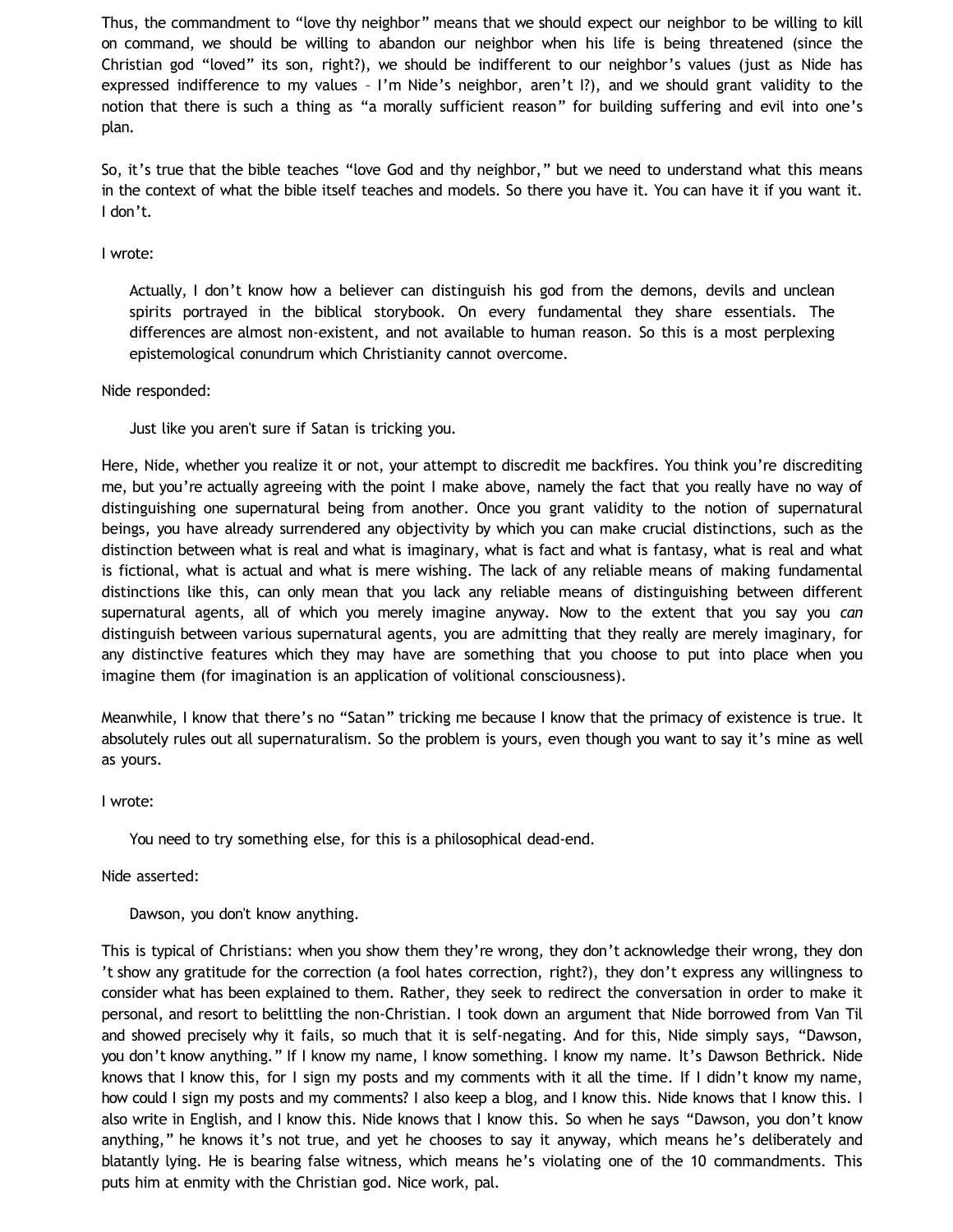I wrote:

What you apparently don't understand is the fact that the only alternative to individualism is some form of collectivism.

Nide asked:

How do you know? did you check?

Yes, I did check, and I've presented my findings which support what I've stated above. If you think there is some third alternative which is neither individualistic nor collectivistic, which does not reduce to the one or the other, please present it. If not, then it's time you learn how to stand up and be a man and accept facts for what they are.

I wrote:

There aren't different kinds of individualism: either man has the right to exist for his own sake, or he doesn't.

Nide asked:

How do you know?

By application of the law of the excluded middle to the relevant facts, such as the one I noted in my statement.

I wrote:

Your worldview explicitly denies man just this right, as I have shown in my blog entry above, and it won't change simply because you start inventing arbitrary subcategories for the concept.

Nide responded:

No, my wordview accepts that man has rights. see the 10 commandments.

I did see the 10 commandments. Just as it does not hinge any of its commandments on the objective theory of values, it does not make any mention of man's individual rights.

Nide, I seriously recommend you figure out what your worldview is and what it teaches before you enter into discussions like this. It's clear that you're just "winging it" here, hoping that you'll be able to say that you've answered me. But look at the miserable quality of your responses? Is that really the best way to answer non-believing critics of Christianity and defend your worldview?

Nide also stated:

You could only live for your own sake through God's sake.

Again, Nide exposes the fact that he just doesn't understand the issues up for discussion. He's essentially trying to assimilate components of my worldview and say they're possible only if his god is real. He doesn't care about the nature of the features of the worldview he seeks to assimilate; all that matters is that he assimilates them if he cannot defeat them. If it's undefeatable, then he wants to grab it and retrofit it with his theistic presumptions. But what he doesn't understand is that these things he's trying to hijack from non-believing worldviews are explicitly incompatible with theism. That's why historically theists have opposed and condemned them, and have tried to shame them out of existence. But man continues being man, regardless of the mystics' resentment of man.

Nide quoted me only in part, where I wrote:

then you will always have to face the possibility that you could be getting something wrong whenever you attempt to "think God's thoughts after him."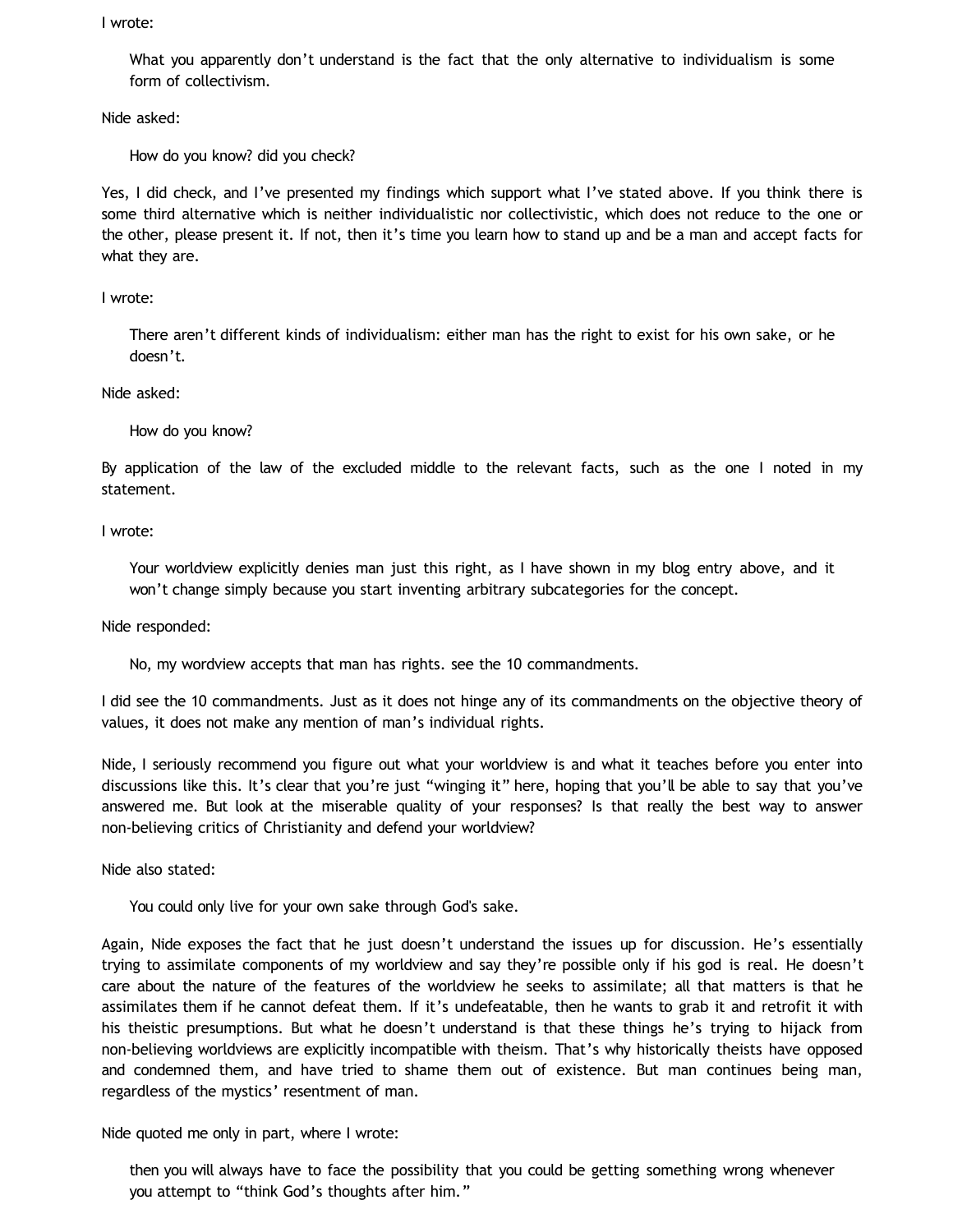In response to this, Nide asked the question which presuppositionalists usually pose when they can't interact with the point being discussed.

He asked:

How do you know?

I'm happy to address this question, but before doing so, let me quote the full statement from my blog entry above which Nide had selectively clipped and censored:

There's also the issue of human fallibility; unless you claim that you yourself are infallible (in which case you would be "God" and wouldn't need to "think" someone else's thoughts "after him"), then you will always have to face the possibility that you could be getting something wrong whenever you attempt to "think God's thoughts after him."

Notice that Nide deliberately left out my pointing to his fallibility, the presence of which can only mean that what he thinks, believes, affirms and recites is not automatically true, but that in fact he can be in error. In fact, it is because we can commit errors in our thinking, judgments and estimations that we need reason in the first place. But this is all lost on Nide, and he resents being called to acknowledge his fallibility.

So really I had already answered Nide's question before he asked it, and if he actually read what I had written and *thought about it honestly*, it seems he should acknowledge his own fallibility and confess that he might be making a mistake when he claims to "think God's thoughts after Him." In the same paragraph from which Nide selectively excised only a portion of my statement, I had also stated the following about this notion of " thinking God's thoughts after Him":

It could only mean reading some divine mind, in which case I'd really like to know how the believer who attempts to practice it can reliably distinguish what he thinks are his "God's thoughts" from other things, such as his own imagination or suggestions from unclean spirits.

Of course, Nide does not address this concern: he does not explain how the believer can reliably grab hold of his god's thoughts, in order to think them after his god, while not mistakenly or accidentally grabbing hold of the thoughts of some other supernatural being that happened to be passing by, or a malicious unclean spirit seeking to deceive "God's elect."

This is really a fundamental epistemological question which believers need to address, since they are constantly pointing to "revelation" as the means by which they allegedly know what they claim to know and expect non-believers to accept as knowledge. Since we all know that we can make mistakes when seeking to identify things in the "here and now" – i.e., in the empirical realm of concretes – then we know that we can make mistakes in general and that is why we need an epistemological methodology suited to the nature of our consciousness, such as it is, in order to guide us towards truth and steer us clear from error. But reason, which takes the material provided by the senses and identifies and integrates that material by means of conceptualization, is suited only for the realm of concretes. It doesn't work in the supernatural realm, since the senses do not give us awareness of supernatural beings. Indeed, theists have yet to identify, in any clear terms, the mode by which they allegedly have awareness of the supernatural. So that's an issue. But supposing they have some means of acquiring awareness of supernatural things. Does that mean they're out of the woods on this question? We have a mode of awareness – in fact *five* modes of acquiring awareness – of the realm of concretes (the natural realm), but that alone does not alleviate our need for an epistemological methodology by means of which we can acquire non-contradictory knowledge. So merely having a mode of awareness as such does not mean we're out of the woods. Why would it be any different for the theist, especially since the realm of his worldview – the "supernatural" realm – is full of nefarious entities out to deceive "the elect" and have powers beyond the believer's own puny mortal abilities? Of course, theists never address these questions, and that's really because they can't. They cannot point to any legitimate mode by which they have awareness of "the supernatural"; they just claim to. And they rest on faith, which is essentially the willingness to act as if something were true, even though one really doesn't believe it's true.

But I'm reminded of a case in point, admitted by none other than presuppositional apologist Chris Bolt, when he confided that one can be directed by the "sensus divinitatis" and *still get the message wrong*. Remember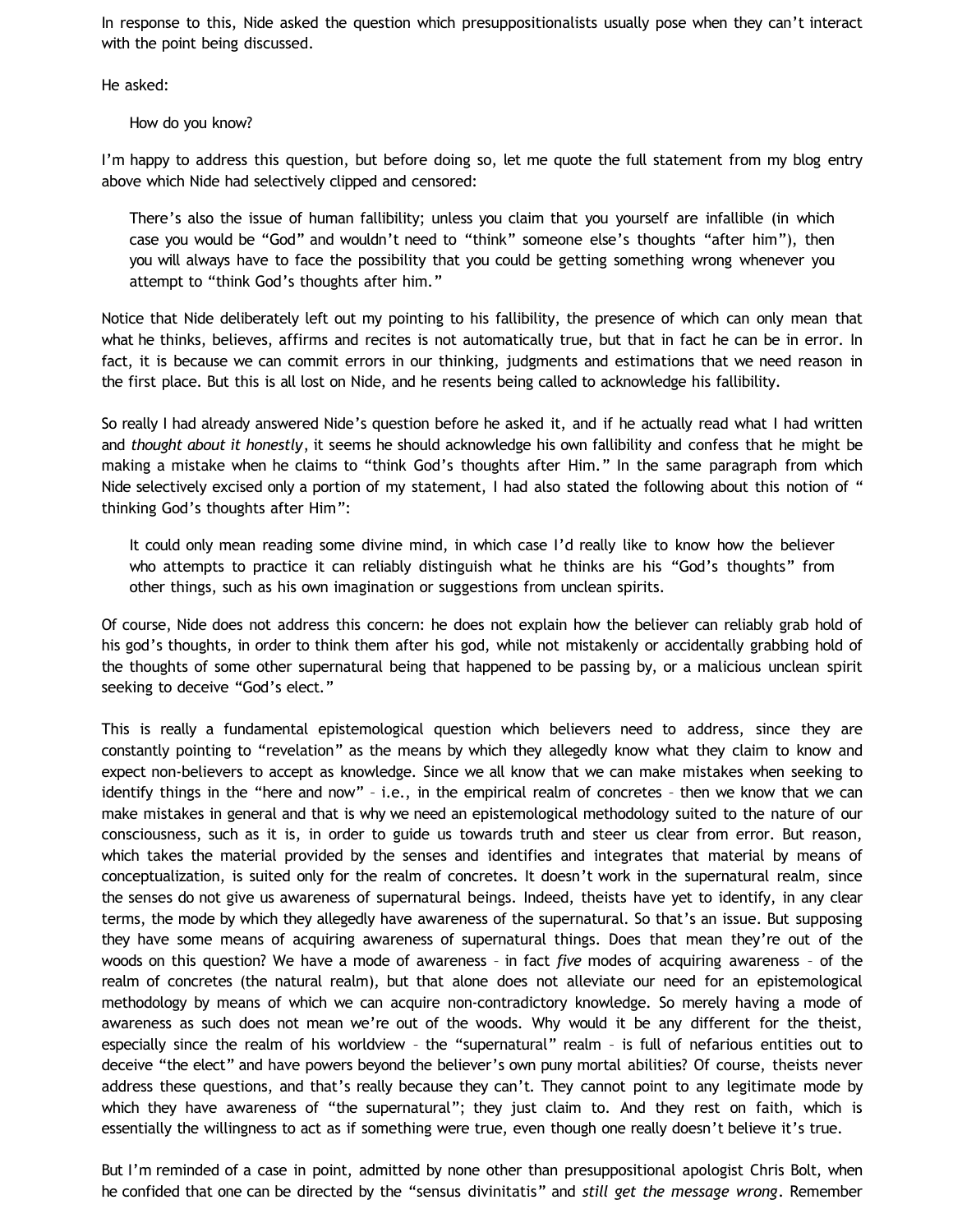when Joshua Whipps (aka "RazorsKiss" of the [Choosing Hats](http://www.choosinghats.com/) crowd) engaged in [a debate with Mitch LeBlanc](http://razorskiss.net/2009/08/debate-transcript/) back in 2009? Well, I do. I even wrote up a lengthy series analyzing Whipps' side of the debate (see [here\)](http://katholon.com/RK.htm). In that debate, Whipps announced:

I am going to argue that God is not only the ordainer, but creator of the logical laws we use – and that He transcends them…

The notion, expressed here by Whipps, that the laws of logic were "created," can only imply that the agent which allegedly created them, created them without the guidance of logic. So if one's worldview holds that the laws of logic were created, there would be nothing genuinely logical to recommend them, since they were created without the benefits of logical laws as their creator's guide, and therefore could be quite faulty indeed.

But even though Whipps is a presuppositionalist, his fellow hat-chooser Chris Bolt sought to distance himself from Whipps' position on logic when [I questioned him about it](http://bahnsenburner.blogspot.com/2009/10/chris-bolt-on-hume-and-induction.html). In our exchange, I quoted what Whipps had stated in his debate and asked Bolt if he agrees that the Christian god is the "creator of the logical laws we use."

Bolt replied, saying:

The problem brought up here is a restatement of the Euthyphro Dilemma (See Plato's "Euthyphro"). It may apply to RK's position. I have not been able to speak with him much about it. *So far as I understand him I do not hold the same position*. (Emphasis added)

So Bolt disagrees with not only a fellow presuppositionalist, but also a *fellow blogger*, on a very fundamental point about the nature of the laws of logic – whether or not the Christian god *created* them. I found this profound inconsistency between two published Christian apologists on something so basic as this, to be rather startling, especially given Bolt's own endorsement of claiming to know something on the basis of the "sensus divinitatis" and Whipps' own characterization of the same as being

the equivalent of having the author of the book standing over your shoulder, and correcting your faulty understandings, and continually adjusting your noetic "issues" as He also works to sanctify you in obedience to that revealed Word. (Question and Answer section of the [Whipps-LeBlanc Debate\)](http://razorskiss.net/2009/08/debate-transcript/)

I asked Bolt, since I had audience with him, whether or not it could be the case that his god "communicates with believers through the 'sensus divinitat[i]s,' and believers still get it wrong."

In response to this, Bolt dryly replied:

Yes, this is the case.

So there you have it: it has been admitted by a leading online presuppositionalist that having the "sensus divinitatis" does not reliably award the certainty which believers might claim for their beliefs.

So, that's how I know.

When I asked Nide:

Why not simply be honest about your humanity, the nature of your consciousness, and recognize that reason is the only faculty which meets man's epistemological needs?

he responded:

No fear in God.

This tells us that Nide has *no intention* of conducting himself honestly, for if he had this intention, he would not respond in this manner, which does not in any way address my question to him. It's as though he felt the need to give some kind of response, so that he could settle in his mind that he's answered me, but he gives no thought to the quality or appropriateness of his response. It's a response for the sake of merely responding, and suggests also that he's just not really reading what he's responding to, since his responses